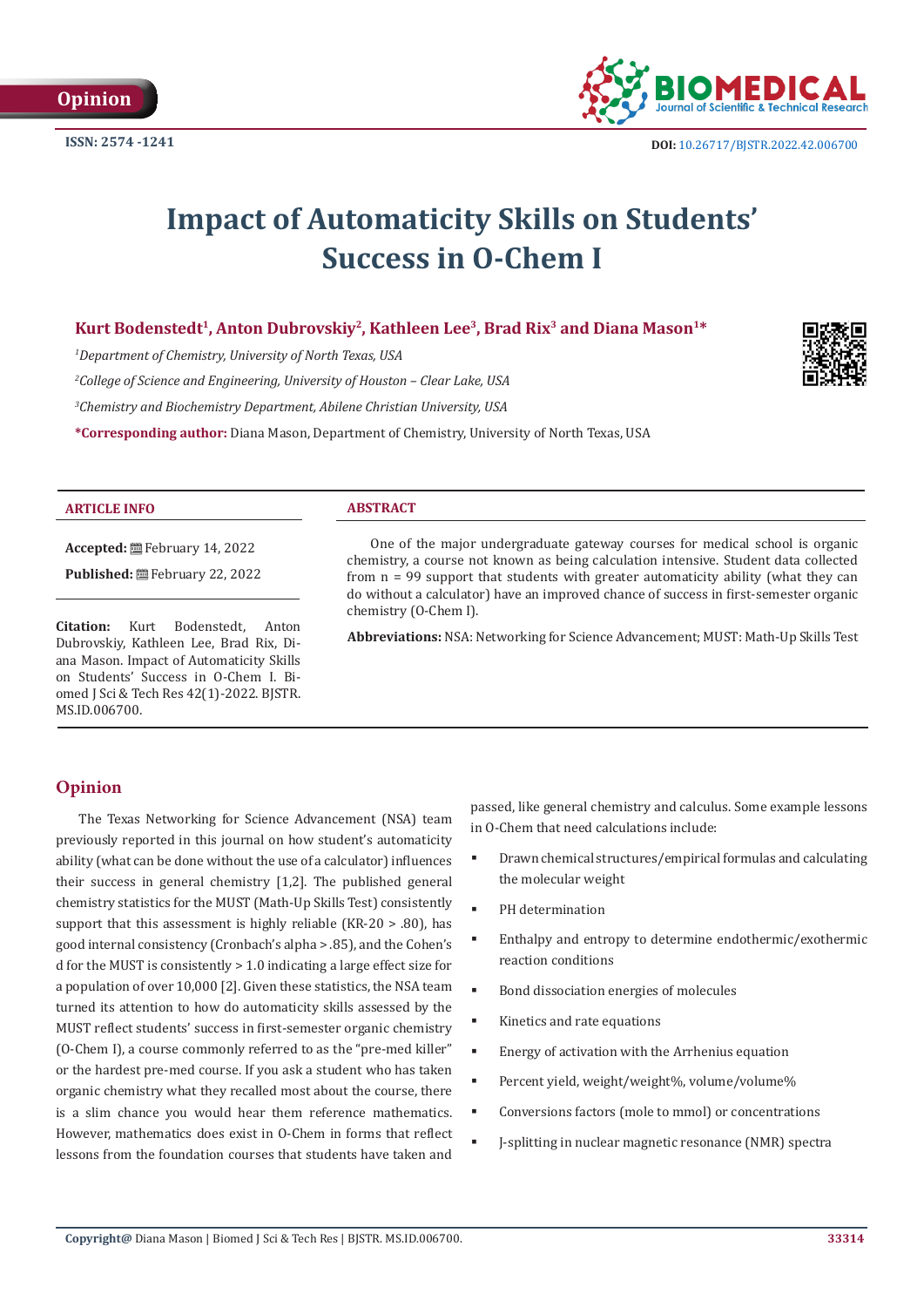- Molar extinction coefficient (Ɛ) from Beer-Lambert equation in UV-Vis
- Change in wavelength in infrared spectroscopy bands when groups shift positions

Knowing that MUST skills are linked to success in general chemistry, led the NSA team to investigate how students' arithmeticautomaticity ability might lead to a better understanding of whom will succeed in O-Chem I. In this study, the MUST was given to O-Chem I students ( $n = 99$ , no incompletes or withdrawals were considered in the analysis) at the beginning of a semester at two Texas universities, one public Hispanic Serving Institution (HSI) and one private Hispanic-emerging institution. The MUST scores were then matched to the respective students' final course grades and compared. A copy of the 12 min, 20-question MUST is available in Williamson, et al. [3]. Surprising was that these results continued

to mimic those of general chemistry students (Figure 1). The left side of Figure 1 depicts three groups (I – III) of students. The MUST mean and SD are 9.99 (5.50). Group I students (bottom, blue group) are those who scored above average (> 13 of 20 questions) on the MUST. Students in group II (middle, orange group) are those who scored in the average group range (7-13 correct questions), and group III (top, green group) consists of students who scored < 7 correct. On the right side of (Figure 1), the two groups U and S reflect those who completed O-Chem I successfully (grades of A, B, or C) and those who did not attain at least a grade of C or a numerical average of > 69.5%. We did not hypothesize that there would be any relationship between students' MUST scores and their success in O-Chem I, but as can be seen, almost all group I students were successful in O-Chem I as were most of the students in the average group.



**Figure 1:** Alluvial diagram comparing MUST scores to completion level of O-Chem I students. Left vertical bar identifies three MUST groups (I = above average scores, II = average scores, and III = below average scores). Right vertical bar identifies two student groups (U = unsuccessful and S = successful). Alluvial diagram source: [https://rawgraphs.io/learning/how-to-make](https://rawgraphs.io/learning/how-to-make-an-alluvial-diagram/#01-paste-your-data)[an-alluvial-diagram/#01-paste-your-data.](https://rawgraphs.io/learning/how-to-make-an-alluvial-diagram/#01-paste-your-data)

About half of group III students (identified the first week of class!) failed to successfully complete O-Chem I and are therefore not allowed to progress to O-Chem II and probably have a slim chance of continuing the pre-med track. Mathematics and underlying thought processes are prevalent in some form in most chemistry courses, including organic chemistry. Success on the MUST goes beyond basic arithmetic understanding and reflects what students have "overlearned." Processing an ability to retain

certain facts in long-term memory provides an edge to succeed in O-Chem I. It is students' prior knowledge that continues to be the most predictive factor of determining success in the next course. The knowledge a student brings to the next course is always confronted with new applications that must be incorporated into their chemical repertoire, but as has again been shown, the more arithmetic facts that can be correctly recalled without the use of a calculating device, the more successful on the average students will